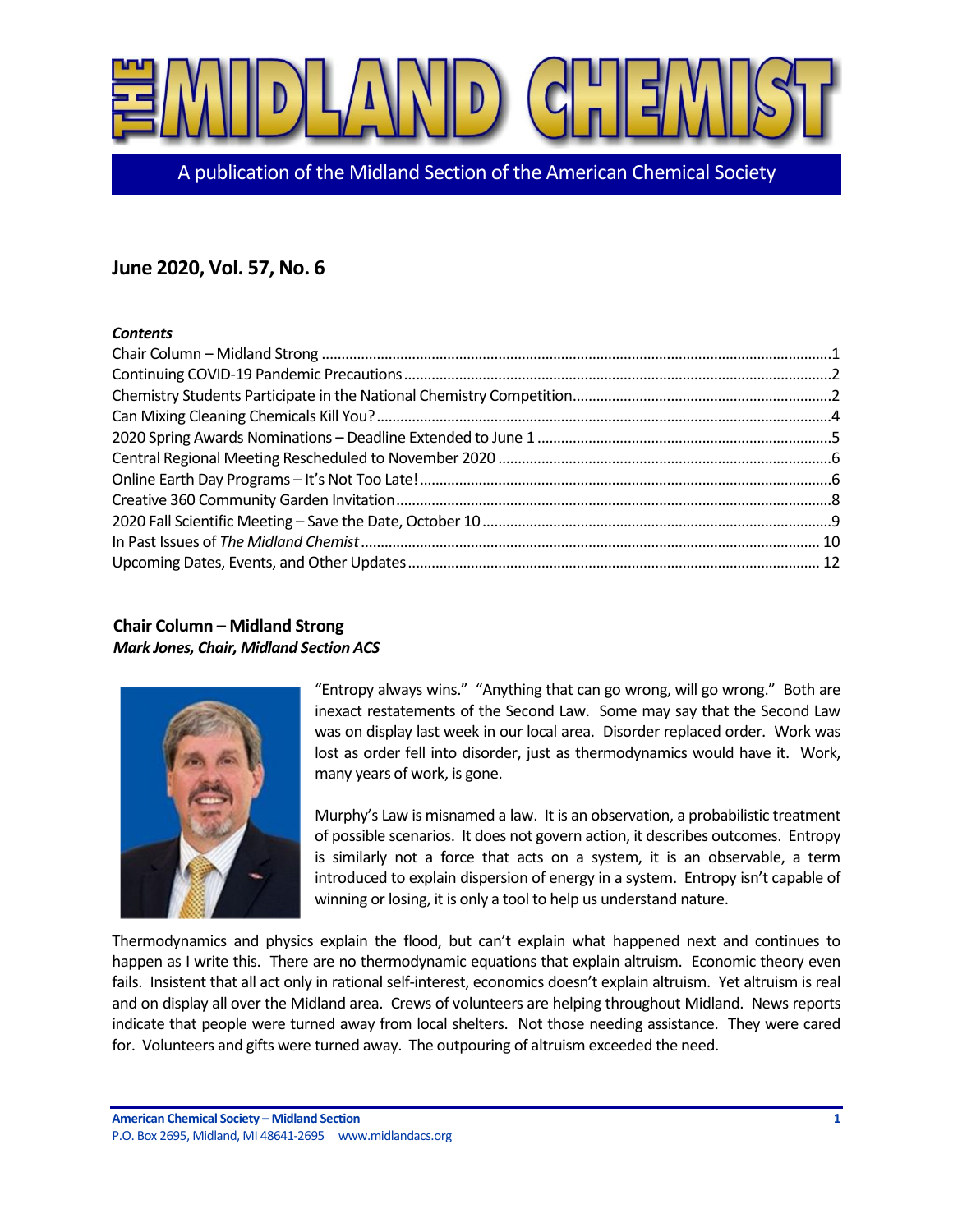I am saddened by the losses experienced across the community, relieved no lives were lost. I observed the pain as I worked to help friends recover, pain many are going through. My heart goes out to those that suffered losses. The dam breaches and resulting destruction, in a thermodynamic sense, created an irreversible loss of work. That sounds bad, yet thermodynamics gives reason for hope. Work brings order to disorder and work is underway. The Second Law precisely pertains to isolated systems. It doesn't pertain here. Thermodynamics doesn't contain altruism terms. It doesn't address the willingness to come the aid of a neighbor. It doesn't address the willingness to pitch in and ensure that no one is isolated. Physical systems will be rebuilt. Time and effort will restore order, erasing many, if not most, impacts of the flood. We can't reverse the flood, but our community is moving forward, working toward recovery. Midland will go on. It is a strong community. Midland Strong.

### <span id="page-1-0"></span>**Continuing COVID-19 Pandemic Precautions** *Amanda Palumbo and Gina Malczewski, Midland Section ACS*

As a precaution against the COVID-19 pandemic, and in compliance with best practices as advised by government agencies, a number of Midland Section ACS events will be hosted virtually only, postponed until further notice, or cancelled entirely.

Our committees have a selection of exciting networking and career development events coming up once the public health situation allows. Many thanks for your continued community support and partnership.

For the most up-to-date information on events and activities, please visit [http://www.midlandacs.org/,](http://www.midlandacs.org/) or [https://www.facebook.com/MidlandACS.org/.](https://www.facebook.com/MidlandACS.org/)

# <span id="page-1-1"></span>**Chemistry Students Participate in the National Chemistry Competition** *Michael Tulchinsky, Chemistry Olympiad Chair, Midland Section ACS*

Nine high school students from Bay, Midland, and Saginaw counties participated virtually in the National Exam of the 2020 U. S. National Chemistry Olympiad (USNCO) on April 26. Due to the COVID-19 restrictions in many states, the written exam was carried out online while the lab practical was canceled.

Prior to the National Exam, 184 students took part in the local competition held the week of March 9 using the problems recommended by the American Chemical Society. The candidates from Bay City Western, Carrolton, Freeland, Heritage, H. H. Dow, John Glenn, Midland, Saginaw Arts and Science Academy (SASA), and Shepherd high schools participated in the Local Exam which was administered by their teachers. These schools are located in four mid-Michigan counties within the geographic boundaries of the Midland section. The exams were collected and graded at Saginaw Valley State University (SVSU) and the highest scoring contestants were nominated to sit at the National Exam. Nine students accepted nominations and took part in the written test: Caleb Qiu and Sonya Hansen from H. H. Dow High School (chemistry teacher Adam Colvin); Sam Yoder and Rebekah Stanley from Midland High School (chemistry teacher Jeffrey Yoder); Bhanu Mamillapalli and Benjamin Schall from SASA (chemistry teacher Dr. David Allan); Owen Wallace from John Glenn High School (chemistry teacher Sandra Schafer); Liam Pan from Freeland High School (chemistry teacher Dr. Tom Short);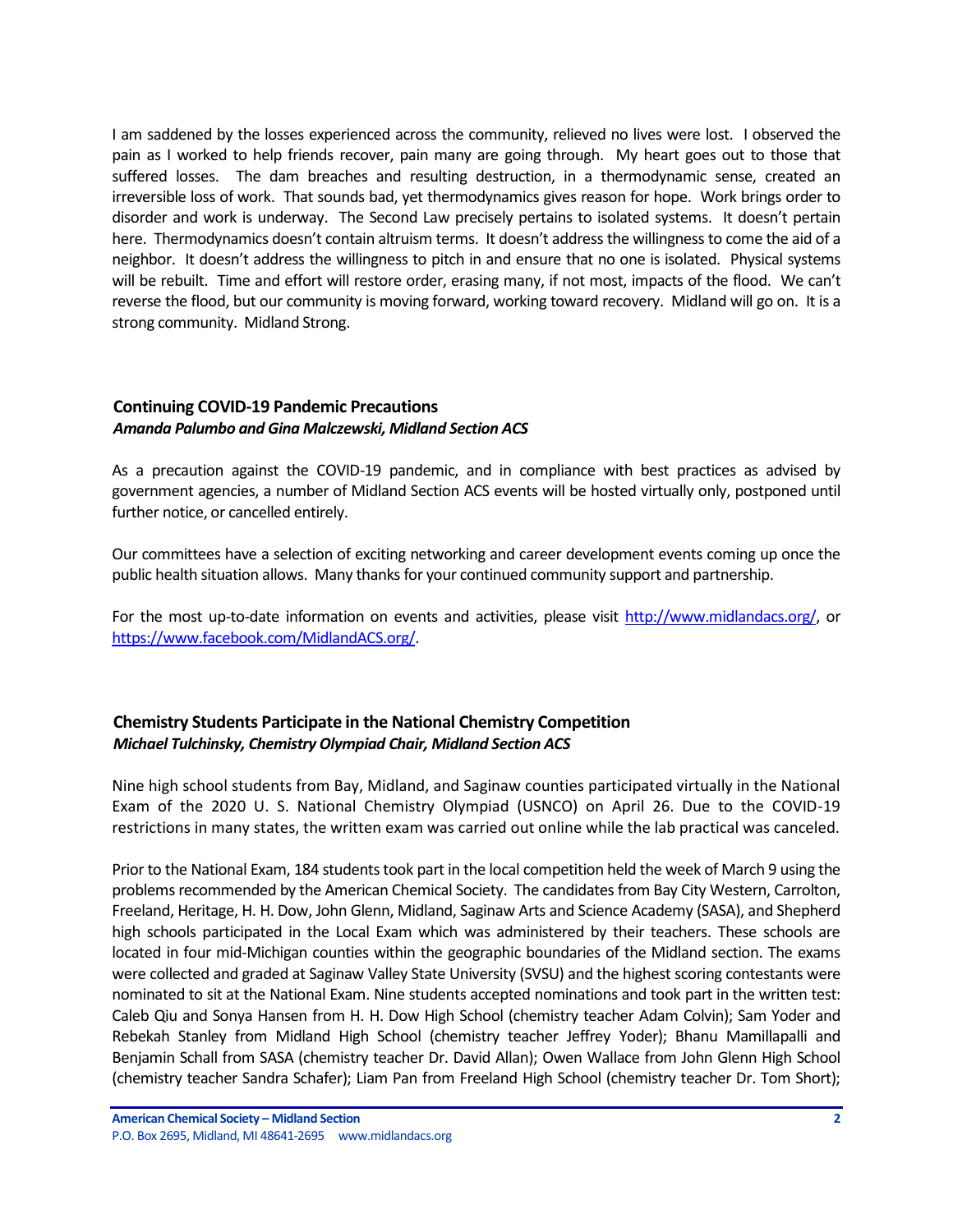and Karissa Picard from Bay City Western High School (chemistry teacher Gwenyth Kieser). Caleb Qiu achieved the best score among all 184 contestants at the Local Exam and he also received the top score among the nine Midland section participants at the National Exam.

This year 778 high school chemistry students across the country took the qualifying national exam. The top twenty students have been invited to train at the Chemistry Olympiad Virtual Study Camp, May 31-June 12, 2020, which is organized by the American Chemical Society in collaboration with the Chemistry Department of the University of Maryland at College Park, MD. The top four will represent the U.S. at the  $52^{st}$  International Chemistry Olympiad (IChO), planned to be held this year remotely in Istanbul, Tukey, in mid-July 2020, with an online closing ceremony.

Volunteers affiliated with the Midland section of the ACS helped with both local and national exams. Dr. Mark Jones, the 2020 Chair of the Midland section, put together a template with his signature for the ACS certificates recognizing all Local Exam participants. Professor Michael Coote of the Department of Chemistry at SVSU graded the local exams, Dr. Stephanie Barbon of Dow served as a National Exam proctor, and Ms. Eva Kramer of Washington University hosted an online Zoom session during the National Exam. Dr. Michael Tulchinsky of Dow coordinated the activities.



**Picture 1**. The students are taking the National Exam online via Zoom while the proctors are watching. Top row, from left to right: Stephanie Barbon, Michael Tulchinsky (proctors), Owen Wallace, Sam Yoder. Middle row, from left to right: Sonya Hansen, Caleb Liu, Rebekah Stanley, Liam Pan. Bottom row, from left to right: Karissa Picard, Bhanu Mamillapalli, Benjamin Schall, Eva Kramer (host).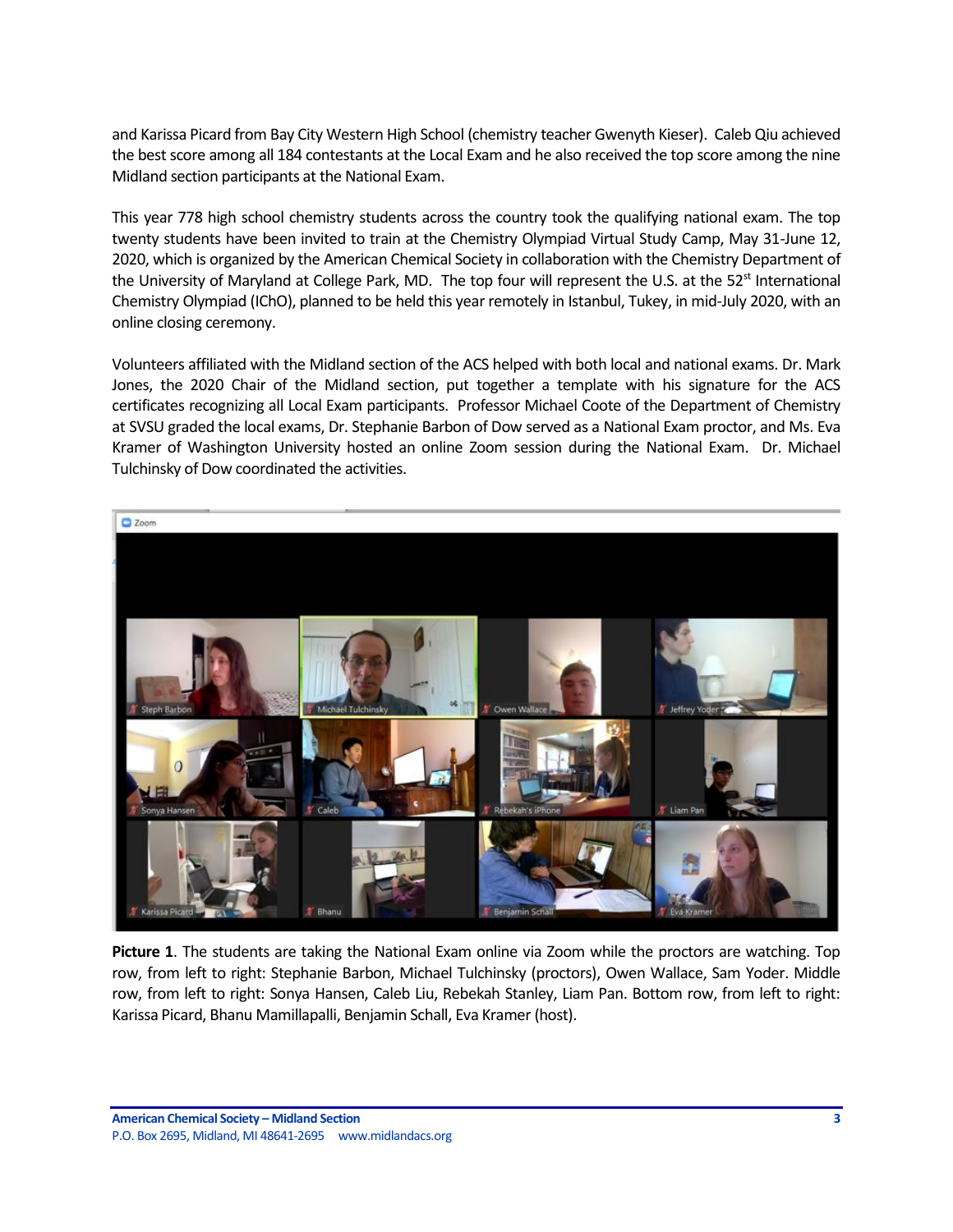

**Picture 2.** Professor Michael Coote of SVSU is grading the Local Exam answer sheets.

# <span id="page-3-0"></span>**Can Mixing Cleaning Chemicals Kill You?** *Vickie Langer, Co-Editor, The Midland Chemist*

Chemical cleaning products are generally safe to use as long as we read the labels and use them properly, but mixing of incompatible cleaning products can be deadly! Due to the COVID-19 virus and cleanup from the recent catastrophic flooding, we may be using more chemical cleaners than ever. Please consider watching this short safety video from the American Chemical Society: [Can Cleaning Chemicals Kill You?](https://www.youtube.com/watch?v=FH1h0oWjark)

Some common cleaning chemical incompatibilities that are highlighted in the video are summarized below.

### **Bleach and Ammonia are incompatible**

Bleach: Solutions containing sodium hypochlorite Ammonia: Solutions containing ammonium hydroxide (blue window spray, all-purpose cleaners, etc.)

Mixing of bleach and ammonia forms chloramine gas. Chloramine gas then reacts with the sodium hypochlorite to form dichloramine and nitrogen trichloride. These reaction products irritate the eyes and lungs. While not likely to be fatal, this exposure may lead to an emergency room visit.

#### **Bleach and Alcohol are incompatible**

Bleach: Solutions containing sodium hypochlorite Alcohol: Isopropyl alcohol (rubbing alcohol), ethanol Mixing bleach and alcohol forms hydrochloric acid, chloroacetone, and chloroform vapors. These products irritate the eyes and absorb into the skin.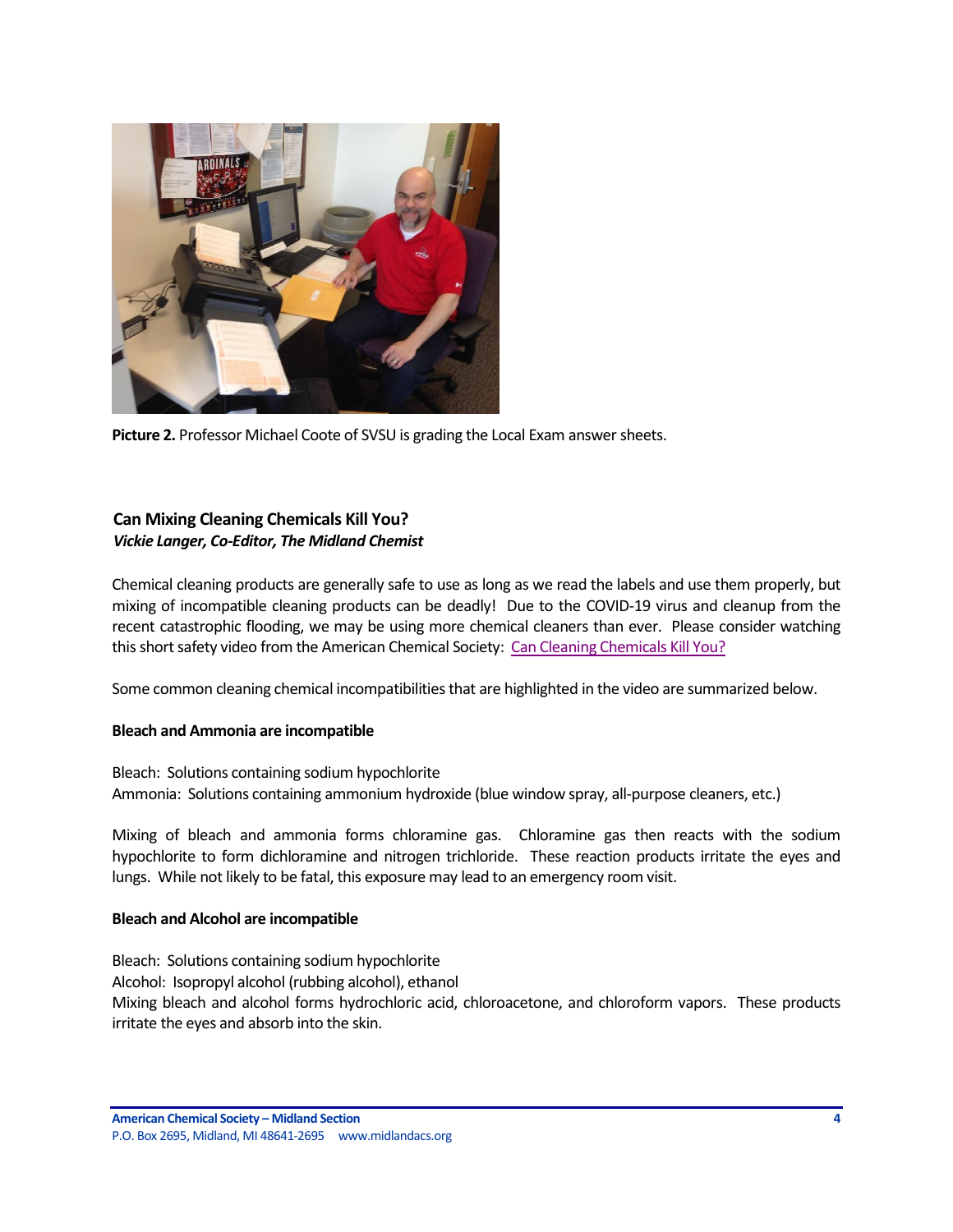#### **Drain cleaners may be incompatible with each other**

Various types of drain cleaners may include concentrated solutions of oxidizers, acids, or bases.

Oxidizers: hydrogen peroxide, sodium hypochlorite, nitrate Acids: sulfuric acid, hydrochloric acid Bases: sodium hydroxide, potassium hydroxide, aluminum oxide

Pouring a drain cleaner into a drain that already contains an incompatible chemical can result in an unplanned chemical reaction.

For example, a drain cleaner containing sodium hypochlorite mixed with one containing hydrochloric acid can react to form chlorine gas. Exposure to chlorine gas chemically burns the throat and lungs and causes asphyxiation. This exposure can be fatal or cause long-lasting health effects. **If a yellow gas is generated by cleaning chemicals, evacuate the area immediately and call 911!**

In a second example, a drain cleaner containing a base, such as sodium hydroxide, mixed with one containing and acid, such as sulfuric acid, will cause an exothermic reaction that may lead to scalding water or steam billowing from the drain.

For safer cleaning with chemicals, do not mix incompatible products together or use them on the same surfaces or drains at the same time. Know which chemical cleaners are already present before adding any additional cleaners.

The examples given here are not all-inclusive. Always read the warning labels on cleaning products to check for proper use and chemical compatibility.

# <span id="page-4-0"></span>**2020 Spring Awards Nominations – Deadline Extended to June 1** *Diana Deese, Awards Committee Chair, Midland Section ACS*

The Spring Awards Banquet has been cancelled due to the uncertainty of the COVID-19 situation and in light of schools being cancelled for the remainder of the school year. However, we are still planning to recognize students and select recipients for the various award categories:

- Outstanding Elementary Level Science Teaching Outstanding Middle Level Science Teaching
- Outstanding High School Chemistry Teaching Outstanding College Chemistry Teaching
- -
- Science Education Volunteer of the Year **•** Outstanding Chemical Technician
	-
- Outstanding Achievement and Promotion of the Chemical Sciences
- Promotion of Diversity in Chemistry, Related Sciences and Engineering
- Outstanding Service to the American Chemical Society
- Team Innovation Award

I have extended the deadline for submitting nominations to June 1, 2020. I will begin sending out letters and certificates/plaques to awardees in mid-May (for high school students and as received thereafter) and in June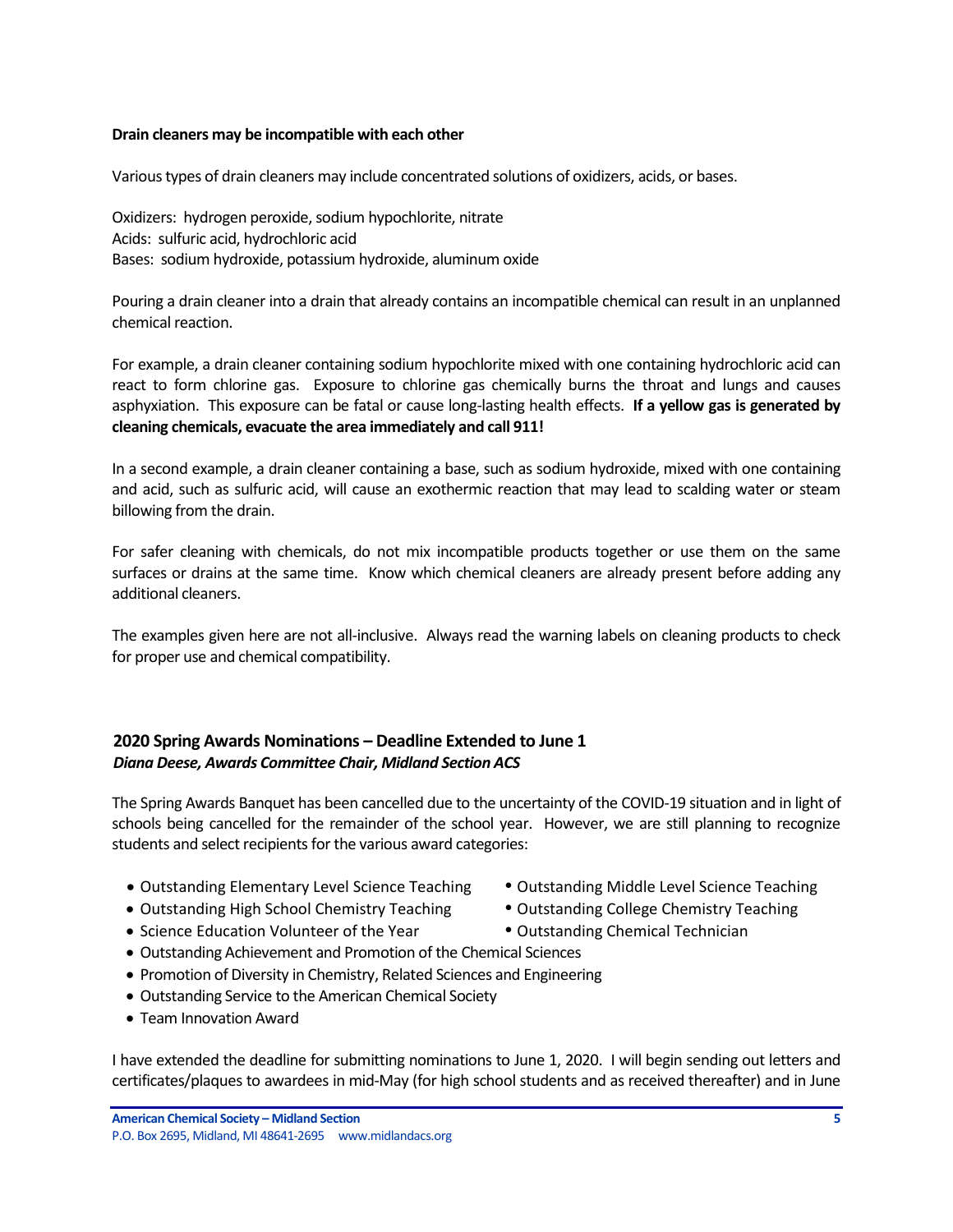for college students and other awardees (so that the committee can select recipients where needed and plaques can be engraved).

A comprehensive list of awardees will be posted on the Midland Section ACS website in July or August and also in local newspapers. We are also investigating alternatives to the banquet that might be possible later in the summer.

Award criteria can be found in the [January 2020](https://secureservercdn.net/184.168.47.225/051.976.myftpupload.com/wp-content/uploads/2020/01/January-2020-Vol.-57-No.-1-Midland-Chemist.pdf) issue of the *Midland Chemist* or by request from [dkdeese@dow.com.](mailto:dkdeese@dow.com)

(*Electronic submissions are acceptable and preferred.)* Phone: (989) 636-9915, E-mail: [awards@midlandacs.org](mailto:awards@midlandacs.org) o[r dkdeese@dow.com](mailto:dkdeese@dow.com)

### <span id="page-5-0"></span>**Central Regional Meeting Rescheduled to November 2020** *CERM 2020 Organizing Committee, American Chemical Society*

The health and well-being of our members, attendees, and staff is paramount. As a result of the rapidly changing situation related to the spread of and recovery from the Coronavirus pandemic (COVID-19), we are rescheduling the [2020 Central](https://cerm2020.org/?sc=200226_mtg_em_regional_CERM_od)  [Regional Meeting](https://cerm2020.org/?sc=200226_mtg_em_regional_CERM_od) (CERM) to November 2020.

Thus, the May 27-29 dates were cancelled for health and safety reasons. Please join the ACS Columbus Section as we reschedule to November 2020. A full refund of registration fees for the cancelled dates will be processed by the ACS.



We will continue to monitor and follow the state and national government safety guidelines to keep everyone safe. Thank you for your patience as we continue to "Plan with Optimism and Decide with Science" in approaching the rescheduled November 2020 event (dates to be published soon).

Please visit the [Central Regional Meeting website](https://cerm2020.org/?sc=200226_mtg_em_regional_CERM_od) for additional information, or reach out to us directly by e-mail at [reglmtgs@acs.org](mailto:reglmtgs@acs.org) for any questions. Again, please join us as we reschedule the May CERM meeting to November 2020 in Columbus.

# <span id="page-5-1"></span>**Online Earth Day Programs – It's Not Too Late!** *Gina Malczewski, Outreach Committee, Midland Section ACS*

The Midland Section of the ACS recently co-sponsored four Zoom Seminars with Michigan State University. If you missed them the first time through, you can still view the recordings at the related links below. These talks were intended for audiences 12 years of age and up.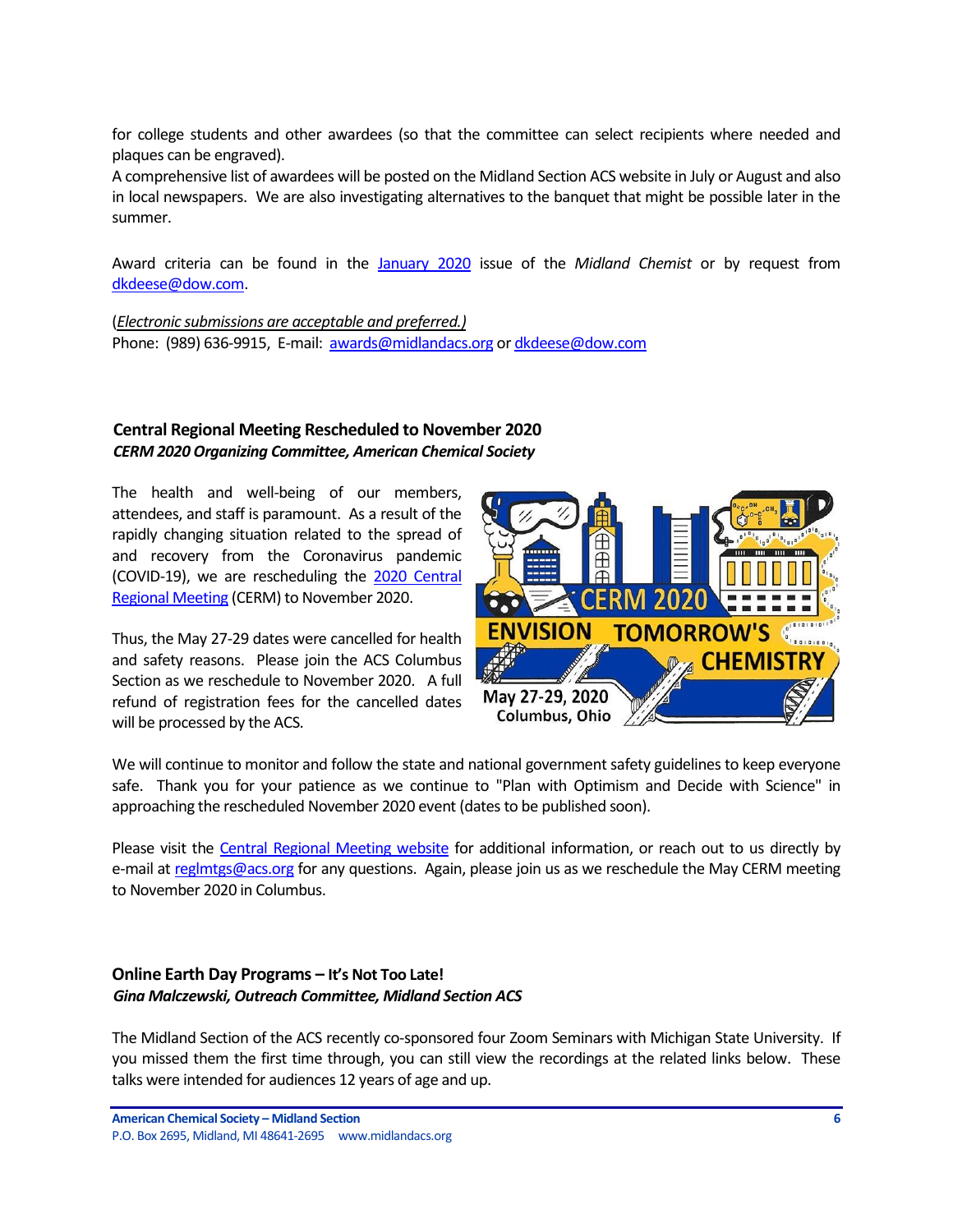### *Paul Gross: The Scientific Truth about Global Warming*

[https://www.youtube.com/watch?v=cPd8S\\_8PQtE&feature=youtu.be&fbclid=IwAR1ewlWrNc3lbhXsAu2Lllfef](https://www.youtube.com/watch?v=cPd8S_8PQtE&feature=youtu.be&fbclid=IwAR1ewlWrNc3lbhXsAu2LllfefzxCM10-K-uHLVfWCk4fmReuTCjCGj-4dtU) [zxCM10-K-uHLVfWCk4fmReuTCjCGj-4dtU](https://www.youtube.com/watch?v=cPd8S_8PQtE&feature=youtu.be&fbclid=IwAR1ewlWrNc3lbhXsAu2LllfefzxCM10-K-uHLVfWCk4fmReuTCjCGj-4dtU)

#### *Peter Sinclair: Here Today – Renewable Solutions to Climate Change*

[https://www.youtube.com/watch?v=e0DFBAvTIio&feature=youtu.be&fbclid=IwAR1CViFX0vPoM6lYx0UJSZqT](https://www.youtube.com/watch?v=e0DFBAvTIio&feature=youtu.be&fbclid=IwAR1CViFX0vPoM6lYx0UJSZqTO9C9hfuGHVE6qlflld0xzEnGIo2nzFfmGN8) [O9C9hfuGHVE6qlflld0xzEnGIo2nzFfmGN8](https://www.youtube.com/watch?v=e0DFBAvTIio&feature=youtu.be&fbclid=IwAR1CViFX0vPoM6lYx0UJSZqTO9C9hfuGHVE6qlflld0xzEnGIo2nzFfmGN8)

*Dana Kirk: The Food Waste Challenge –Opportunities and Technologies to Address the Global Problem* [https://www.youtube.com/watch?v=0w](https://www.youtube.com/watch?v=0w-yR_fDH4Q&feature=youtu.be&fbclid=IwAR3JYuHpdJ_aPnouXSuNVEDjGsq_rPWcb0fQNR3GoH6YLyQLy09kL0KND6Q)[yR\\_fDH4Q&feature=youtu.be&fbclid=IwAR3JYuHpdJ\\_aPnouXSuNVEDjGsq\\_rPWcb0fQNR3GoH6YLyQLy09kL0K](https://www.youtube.com/watch?v=0w-yR_fDH4Q&feature=youtu.be&fbclid=IwAR3JYuHpdJ_aPnouXSuNVEDjGsq_rPWcb0fQNR3GoH6YLyQLy09kL0KND6Q) [ND6Q](https://www.youtube.com/watch?v=0w-yR_fDH4Q&feature=youtu.be&fbclid=IwAR3JYuHpdJ_aPnouXSuNVEDjGsq_rPWcb0fQNR3GoH6YLyQLy09kL0KND6Q)

*Sandra Svoboda: From Rust to Resilience – What Climate Change Means for Great Lakes Cities* <https://youtu.be/m5BiNArdZLc>

Three different experimental/demonstration videos can also be seen at the links provided below. These are appropriate for adults as well as young children and review some important chemical concepts like properties, reactions, and states of matter.

*Water and purification:* <https://youtu.be/FOCGQ2hYQYE> Polymers and bioplastics: [https://youtu.be/fF1g\\_Haa8zA](https://youtu.be/fF1g_Haa8zA) *Carbon dioxide and climate change:*<https://youtu.be/kEuvaJLjkIY>

Finally, we are planning to offer earth-friendly volunteer opportunities later in the year.

The ACS / Creative 360 Community Garden will be going forward this year, too. It may be especially important this year given the potential food shortages. All gardeners are encouraged to donate their "extra" produce to local food pantries. All ACS produce and herbs are donated locally. Please see the garden flyer on the next page.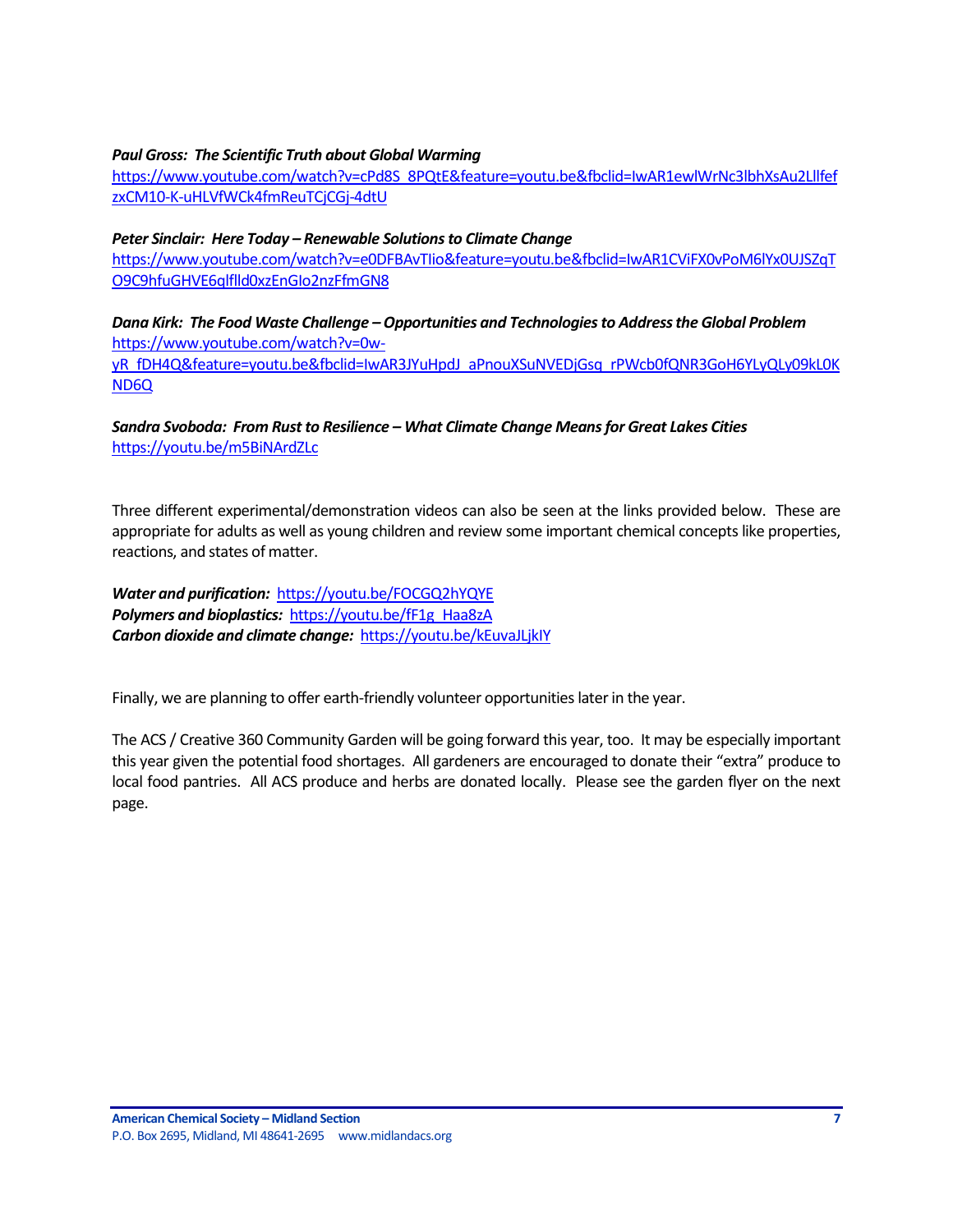# <span id="page-7-0"></span>**Creative 360 Community Garden Invitation** *Gina Malczewski, Outreach Committee, Midland Section ACS*

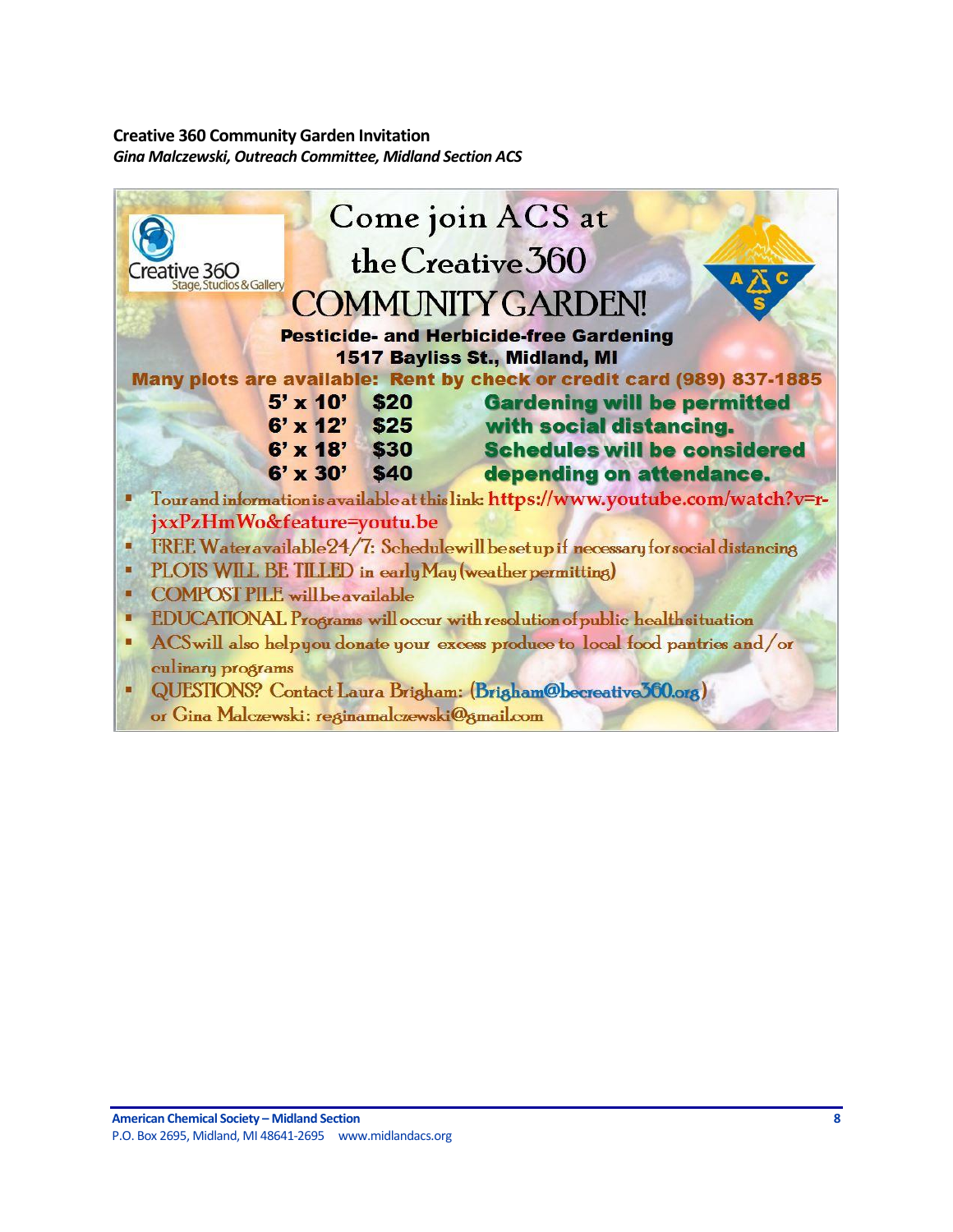<span id="page-8-0"></span>**2020 Fall Scientific Meeting – Save the Date, October 10** *Anirudha Banerjee, 2020 Fall Scientific Meeting Chair, Midland Section ACS*

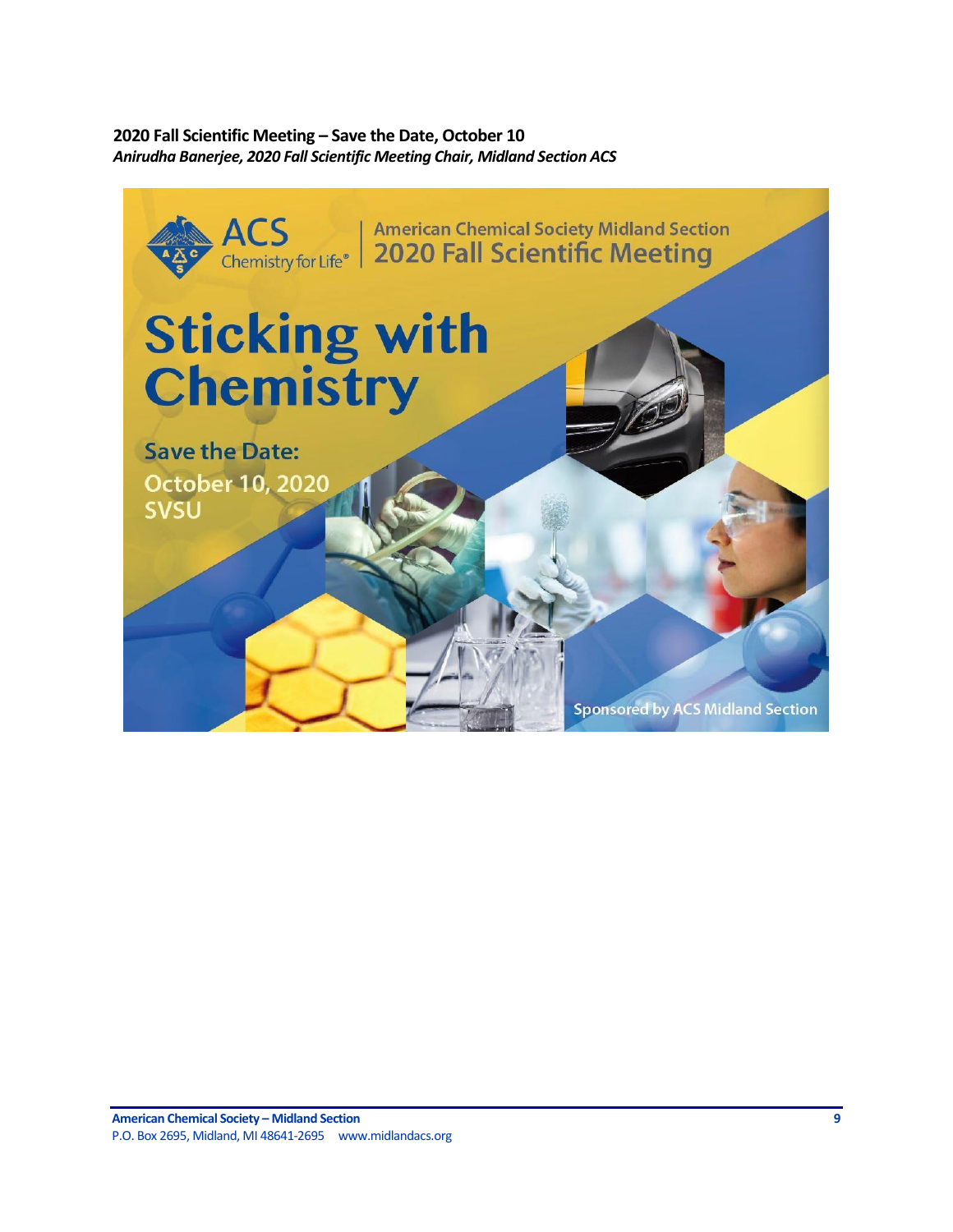# <span id="page-9-0"></span>**In Past Issues of** *The Midland Chemist Wendell L. Dilling, Director and Historian, Midland Section ACS*



# **From these volumes . . .**

# **50 Years Ago**, *The Midland Chemist* **1970**, *7*, No. 5, 2.

In *Boyer To Receive Borden Award*: "Dr. Raymond F. Boyer of the Dow Chemical Company will be the recipient of the 1970 Borden Award in the Chemistry of Plastics and Coatings at the Spring, ACS Meeting May 24-29 in Toronto. Most of his work at Dow has been in the field of high polymers, which has resulted in some 20 U.S. patents and 60 published papers which deal with the physics and physical chemistry of these polymers. His current interests include polymer multiple transitions and relaxations and their effects on mechanical properties."

# **40 Years Ago**, *The Midland Chemist* **1980**, *17*, No. 5, 257.

In *March ACS Board Highlights*: "Jim Edmonds, general chairman of the Midland Fall Scientific Meeting, told board members at the March 19 meeting that the theme for this year's conference would be the industrialacademic interface. He announced the appointment of six committee chairpeople: Steve Erickson, program;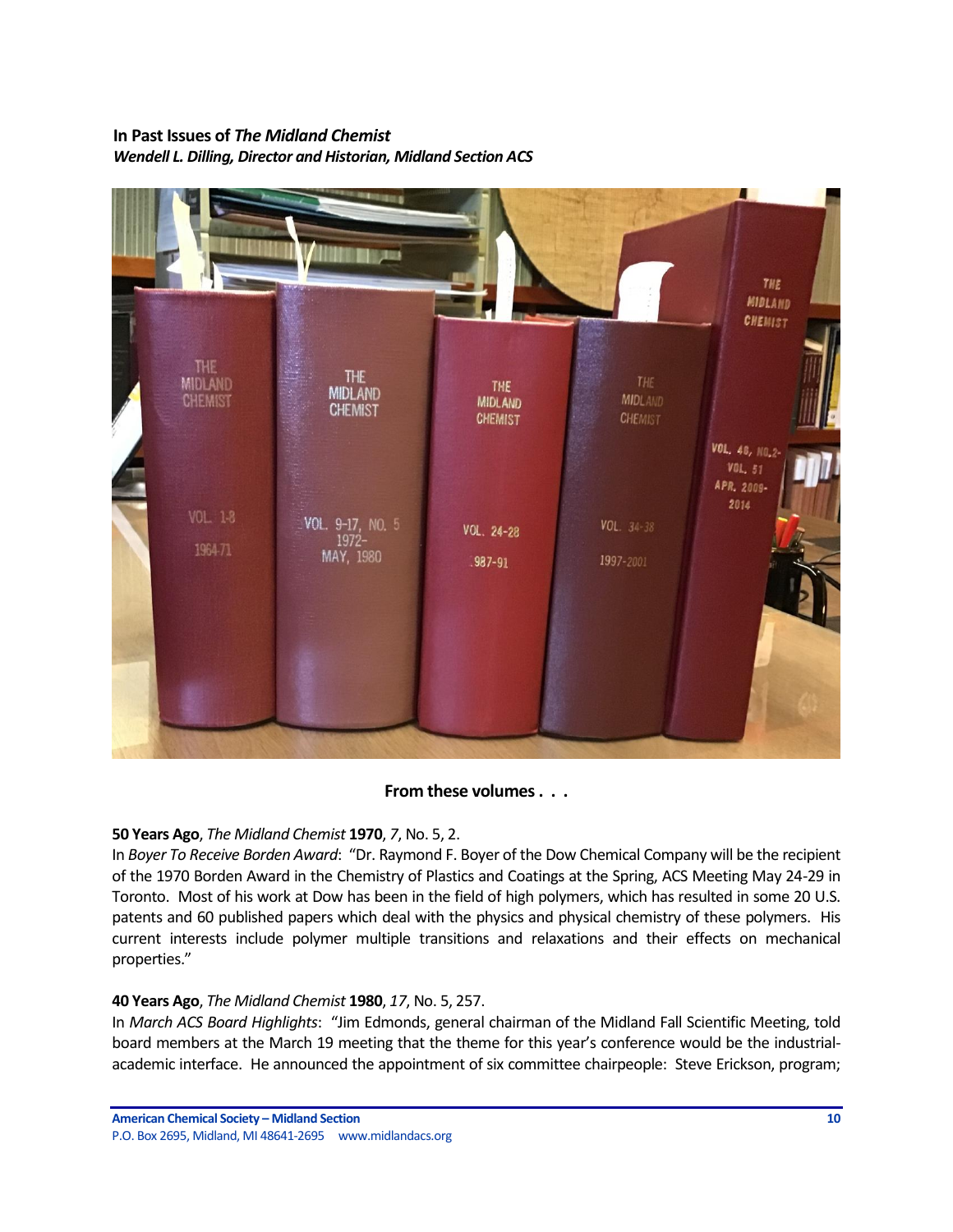Ann Fleming, publicity; Pat Cannady, registration; Sandra Jones, keynote; Cathy Hintze, social, and Kay Amemiya, meeting place."

### **30 Years Ago**, *The Midland Chemist* **1990**, *27*, No. 4, 3.

In *Chairman's Column* by Bill Pike, ACS Midland Section Chairman: "As I write this column, I look forward to the 22nd ACS Central Regional Meeting at Saginaw Valley State University next week. Hopefully, by the time you read this, many of you will have the opportunity to take advantage of the ready access of the meeting and enjoyed the many excellent papers, expositions, and social events there. The Section is indeed fortunate to have hosted this meeting and owe many thanks to Pat Dreyfuss, her many helpers, and SVSU."

#### **20 Years Ago**, *The Midland Chemist* **2000**, *37*, No. 4, 3.

In *Spring Recognition Dinner Honors Members, Students, and Educators* by Chitra Subramaniam: "*Food*, *fireworks*, and *fun*! These three words marked the annual Recognition Dinner of the Midland Section of the American Chemical Society held at The Dow Chemical Company on April 19, 2000. This event is organized by the Midland Section every year, and awards are presented for outstanding achievement in various aspects of the chemical sciences. The evening began with a splendid dinner. This was followed by a presentation by Jim Malek on pyrotechnics. Jim Malek is a technical information specialist with Dow Corning Corporation. He is also an expert on the art, craft, and science of pyrotechnics and is an active member of several leading organizations related to that science."

#### **10 Years Ago**, *The Midland Chemist* **2010**, *47*, No. 3, 4.

In *Kids & Chemistry Shares "Chemystery" with Boy Scouts - Boy Scout Merit Badges* by Lisa Thackery, Outreach Member: "In honor of the 100<sup>th</sup> anniversary of the Boy Scouts of America, the Midland Section of the American Chemical Society, in cooperation with the Midland Historical Society and Dow Corning, sponsored a special "Chemystery" event, at which 60 boys aged 12-16 were afforded the opportunity to earn merit badges in Chemistry."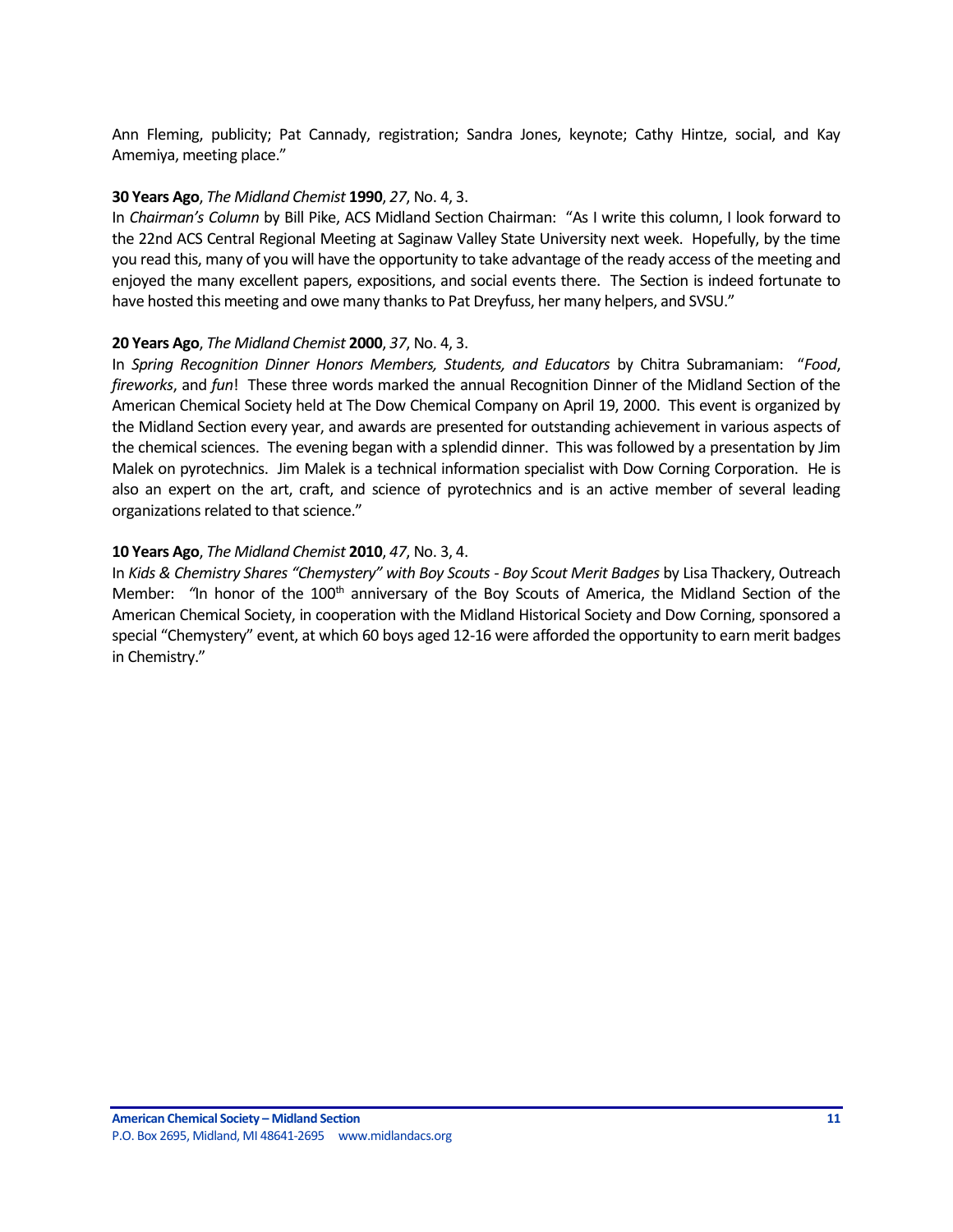### <span id="page-11-0"></span>**Upcoming Dates, Events, and Other Updates**

- June 1 (7:00 8:00 PM) Midland Section ACS Board meeting, MCFTA Board Room (in person), or via a WebEx conference call connection at [Midland Section WebEx Board Meeting June 2020,](https://dow.webex.com/webappng/sites/dow/meeting/info/147369764857090207?MTID=m6d5b883f8b8a0cccbb56f34737466537) phone number: 989-633-1166.
- June 1 **Deadline for Midland Section ACS Spring Awards nominations** to honor outstanding educators, volunteers, and colleagues. For more information, contact Diana Deese, Midland Section ACS Awards Committee Chair, a[t dkdeese@dow.com](mailto:dkdeese@dow.com) or 989-636-9915.
- August 3 (7:00 8:00 PM) Midland Section ACS Board meeting, MCFTA Board Room (in person), or via a WebEx conference call connection at [Midland Section WebEx Board Meeting August 2020,](https://dow.webex.com/webappng/sites/dow/meeting/info/147369865088373225?MTID=m9e575e5b99b945a631d5e929d4c9b94e) phone number: 989-633-1166.
- August 16-20 (Save the Date) Fall 2020 National ACS Meeting & Exposition, San Francisco, CA. Meeting theme: *Moving Chemistry from Bench to Market*. For more information, and to submit an abstract, please se[e https://www.acs.org/content/acs/en/meetings/national-meeting/abstract-submission.html.](https://www.acs.org/content/acs/en/meetings/national-meeting/abstract-submission.html)
- September 8 (7:00 8:00 PM) Midland Section ACS Board meeting, MCFTA Board Room (in person), or via a WebEx conference call connection at [Midland Section WebEx Board Meeting September 2020,](https://dow.webex.com/webappng/sites/dow/meeting/info/147369910636417826?MTID=m8efde4d24b3170a04b675077a31db6ff) phone number: 989-633-1166. *Please note: This Board meeting is being held on Tuesday evening, not the usual Monday evening.*
- October 5 (7:00 8:00 PM) Midland Section ACS Board meeting, MCFTA Board Room (in person), or via a WebEx conference call connection at [Midland Section WebEx Board Meeting October 2020,](https://dow.webex.com/webappng/sites/dow/meeting/info/147369963561194403?MTID=m4433e125aba5a6c26b6e32d347ffc7bf) phone number: 989-633-1166.
- October 10 (Save the Date) 2020 Midland Section ACS Fall Scientific Meeting. Location: Saginaw Valley State University. Meeting theme: *Sticking with Chemistry*.
- November 2 (7:00 8:00 PM) Midland Section ACS Board meeting, MCFTA Board Room (in person), or via a WebEx conference call connection a[t Midland Section WebEx Board Meeting November 2020,](https://dow.webex.com/webappng/sites/dow/meeting/info/147370014930932607?MTID=me1a04d08b255f6ca75034382b9c32601) phone number: 989-633-1166.
- November (Save the Date, Dates TBD) 2020 ACS Central Regional Meeting, Columbus, OH. For more information, please se[e https://cerm2020.org/?sc=200226\\_mtg\\_em\\_regional\\_CERM\\_od.](https://cerm2020.org/?sc=200226_mtg_em_regional_CERM_od)
- December 7 (7:00 8:00 PM) Midland Section ACS Board meeting, MCFTA Board Room (in person), or via a WebEx conference call connection at [Midland Section WebEx Board Meeting December 2020,](https://dow.webex.com/webappng/sites/dow/meeting/info/147370068640043188?MTID=m2ecd52d22a6ec33abe1a2ba613bc7492) phone number: 989-633-1166.

*The Midland Chemist* is published twelve times a year by the Midland Section of the American Chemical Society, P.O. Box 2695, Midland, MI 48641-2695[, http://www.midlandacs.org.](http://www.midlandacs.org/)

### **Volunteer Staff**

Vickie Langer **Editor** [\(vllanger@dow.com\)](mailto:vllanger@dow.com) Steve Keinath Editor [\(skeinath54@charter.net\)](mailto:skeinath54@charter.net) Mike Malczewski Webmaster, electronic distribution (Open Position) Membership roster, hardcopy mailings

Please submit all articles and photographs to the editor. Neither *The Midland Chemist*, nor the Midland Section, nor the American Chemical Society assumes any responsibility for the statements and opinions advanced by contributors of or to *The Midland Chemist*.